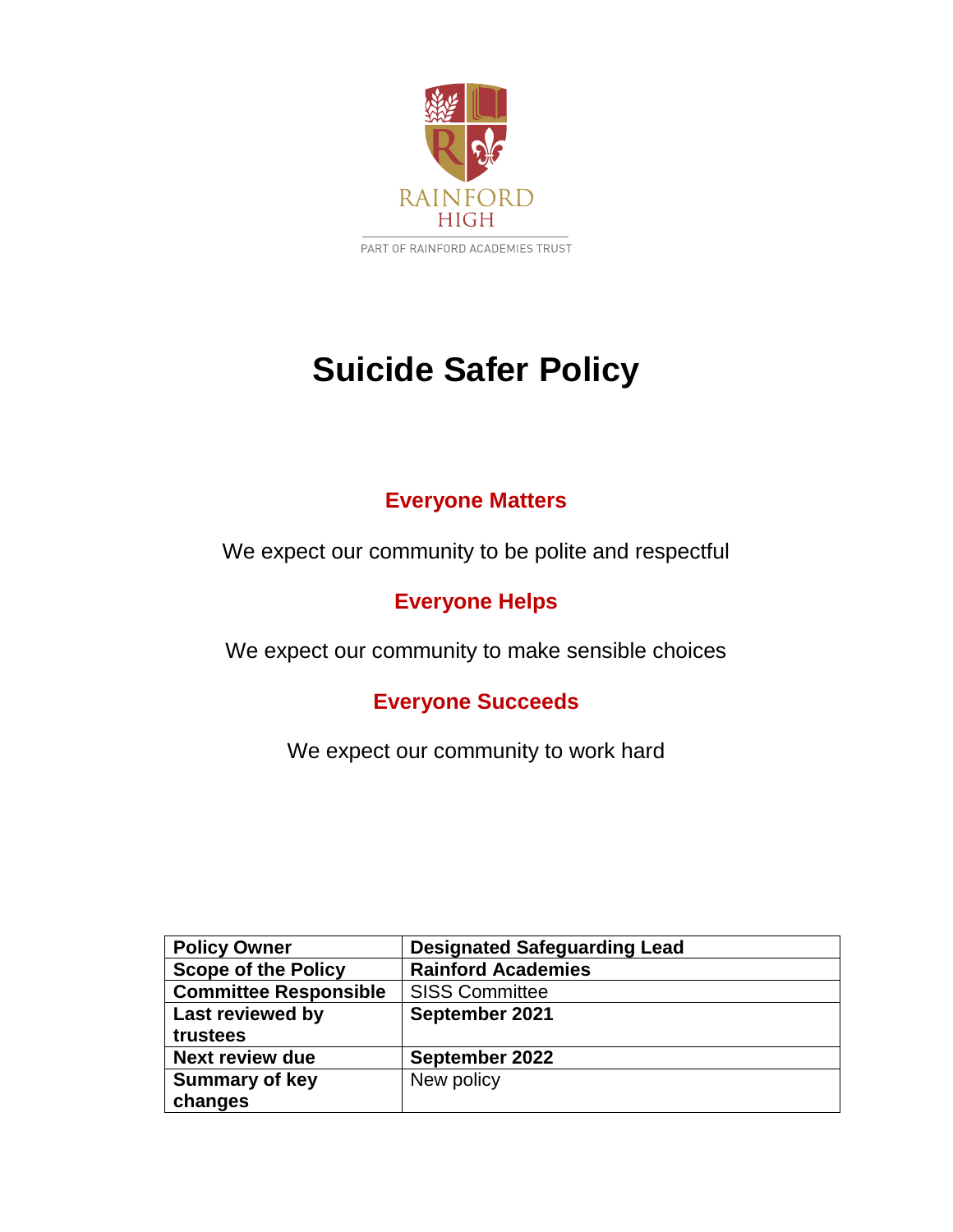### **1. Statement of purpose**

**a)** Rainford Academies Trust community is aware that suicide is the leading cause of death in young people and that we play a vital role in helping to prevent young suicide.

**b)** We want to make sure that pupils at our school or college are as suicide-safe as possible and that our trustees, parents and carers, teaching staff, support staff, pupils and other key stakeholders are aware of our commitment to be a Suicide-Safer school or college

### **2. Our beliefs about suicide and contributory factors**

### **This school or college acknowledges that:**

### **a) Suicidal thoughts are common**

We acknowledge that thoughts of suicide are common among young people.

### **b) Suicide is complex**

We believe that every suicide is a tragedy. There are a number of contributory factors surrounding a suicide and the reasons are often complex and individual to that person. However, we believe that there are lessons that may be learned from each death that may help prevent future deaths

### **c) Stigma inhibits learning – stigma can kill**

We recognise that the stigma surrounding suicide and mental illness can be both a barrier to seeking help and a barrier to offering help. Rainford Academies Trust is dedicated to tackling suicide stigma. In our language and in our working relationships, we will promote open, sensitive talk that does not stigmatise and perpetuate taboos.

### **d) Suicide is everyone's business**

As a school or college community, we recognise that pupils may seek out someone who they trust with their concerns and worries. We want to facilitate the reporting of any risks or concerns.

### **e) Safety is very important**

We want to support our pupils, sometimes working in partnership with family, caregivers, external agencies and other professionals where this may enhance suicide-safety.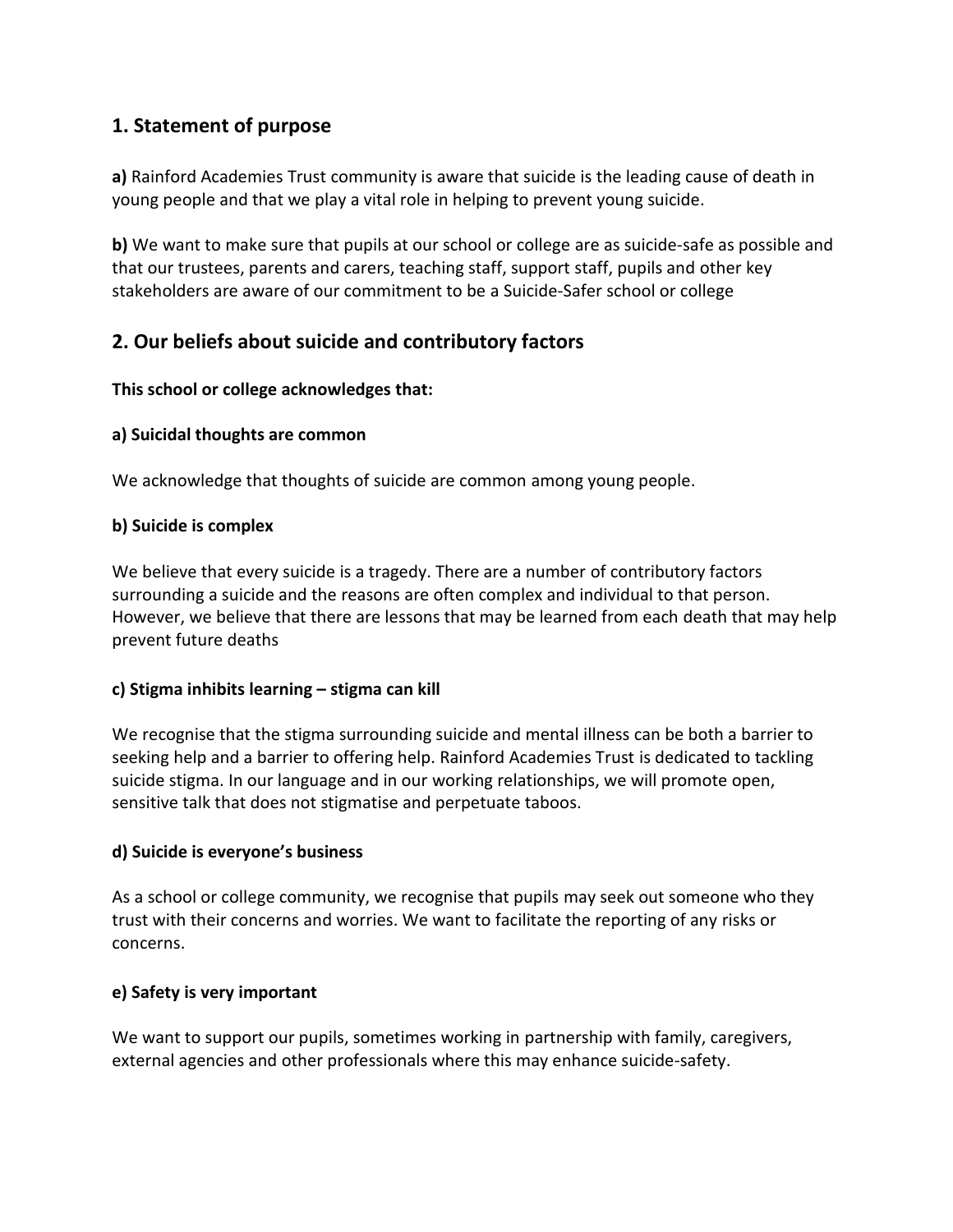### **f) Suicide is a difficult thing to talk about**

We know that a pupil who is suicidal may find it very difficult to make their feelings known and speak openly about suicide. We have mental health first aiders who are available to support students who having thoughts around safeguarding and they will respond in line with the safeguarding procedures.

### **g) Talking about suicide does not create or increase risk**

### **h) Those with personal experience have a unique role to play in the development and refinement of this Suicide-Safer Policy**

We will endeavour to involve anyone from our community who has personal experience of suicide, either having struggled themselves or supported someone with thoughts of suicide.

### **3. How we help ensure an active person-centred suicide prevention and intervention policy**

**a)** Rainford Academies Trust has a named individual who is responsible for the design, implementation and maintenance of this policy. This is the Designated Safeguarding Lead.

**b)** Our school or college has a Safeguarding Team whose members understand this policy and are trained in mental health first aid and safeguarding trained. These staff are on duty throughout the school day. The Suicide Intervention Team will be the point of escalation for any concerns about a pupil or young person. The Safeguarding team will keep confidential records of pupils at risk of suicide to ensure some continuity of care within the intervention model.

The Safeguarding Team have completed a Papyrus suicide prevention course in summer 2021 and they will be completing the Papyrus Asist Training course in the next 6-12 months, to provide us with great skills in this area.

**c)** We will endeavour to ensure that all our staff are suicide aware. This means that all staff inductions will include suicide awareness, i.e. how to spot signs, what to do and how to escalate any concerns to the Safeguarding Team

**d)** We will ensure that all pupils are suicide aware. This means that we will ensure there is an annual programme of awareness-raising events and campaigns that equip our pupils to know how to spot signs, what to do and how to escalate any concerns to the Safeguarding Team.

**e)** We will regularly attend the designated safeguarding network meetings in the local authority. This ensures that our suicide prevention work is integral to that in our wider community. It can also help identify and address possible patterns of imitative suicidal behaviours across the wider community.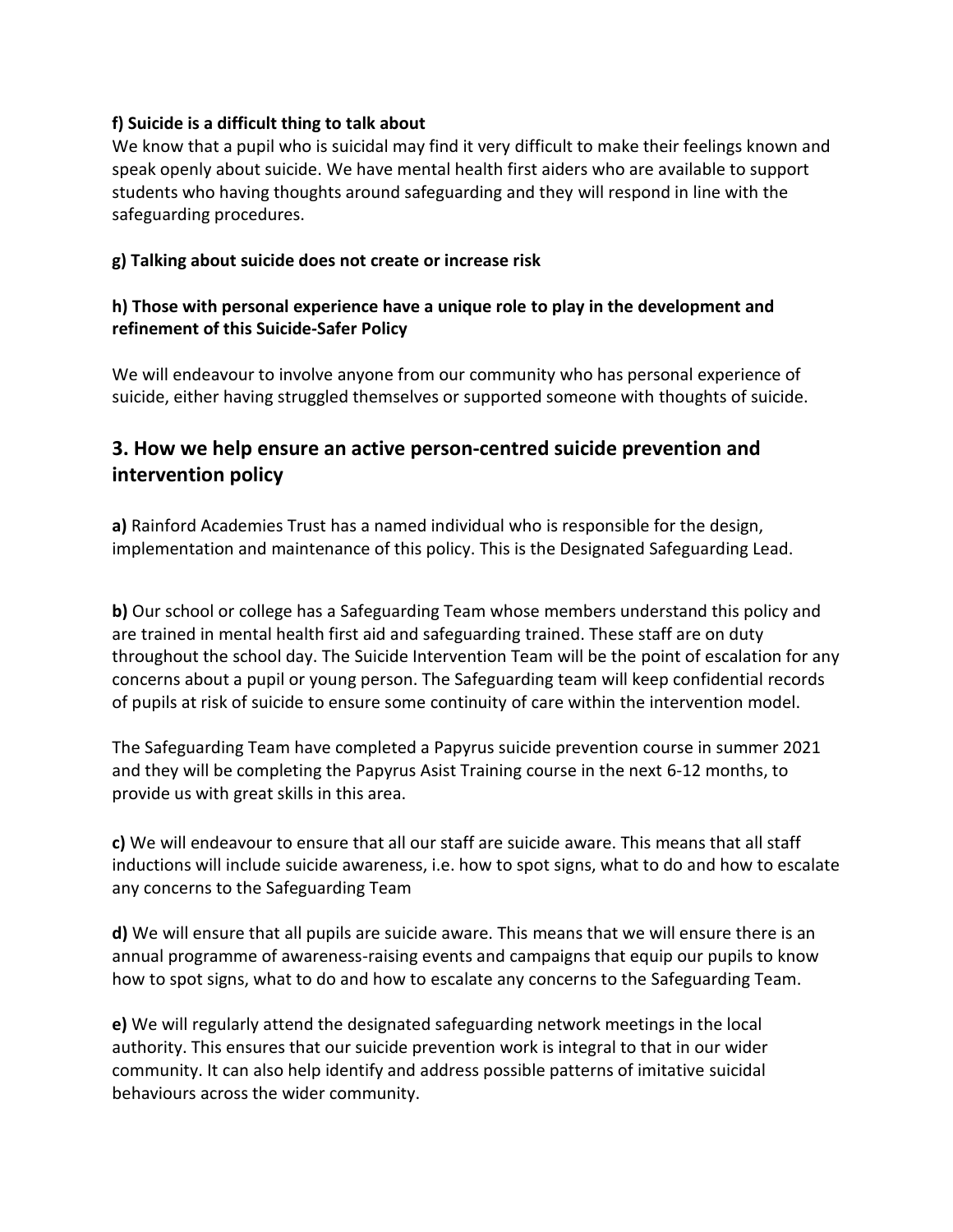**f)** We will be clear about how we enhance the physical safety of our environment including the removal of potential ligature points, restricting access to places which facilitate jumping, and securely storing harmful substances.

**g)** We recognise that the need to protect someone's life must be balanced against the need to protect their confidentiality. We therefore routinely ask all pupils over 18 for permission to share any serious concerns for their welfare with an emergency contact of their choice.

Should any pupil who is known to have suffered from suicidal thoughts leave school or college unexpectedly for whatever reason, we will endeavour to inform their emergency contact of their vulnerable state. We will also inform the Police if we feel they are likely to come to harm.

**h)** We recognise that pupils may experience periods of poor mental health while attending our school or college. We will endeavour to put in place mechanisms which allow staff that have regular interaction with the pupil to be able to flag or review any concerns about individual pupils including suspected suicidal thoughts. This will be carried out verbally and recorded on CPOMS. Students that are flagged in this way will be reviewed regularly and routinely by nominated staff so that patterns of concerning behaviour can be spotted and the necessary steps can be put in place to keep them safe, including meeting them face to face.

**I)** When we identify a pupil at risk of suicide and decide to engage external services, such as a hospital A&E department or a crisis centre, we will follow their guidelines on the pathways that apply. Those guidelines will be developed in co-operation with the external services, and will be reviewed regularly as the provision of such services change over time. For example, the local well-being offer.

**j)** We recognise that some pupils may relocate to the school community when they join us but that they will still spend long periods of the year at home due to various reasons. We will look at ways we can help make the medical support they need (medication, counselling) consistent so that the pupil has a continuity of care.

**k)** We will develop a 'Helpers in the Community' document (see template Appendix A). This will inform and equip our community about help that is available locally and nationally to support someone who is experiencing poor mental health and emotional wellbeing.

### **3b What support we can provide to pupils who is having thoughts of suicide**

When we have identified a student who is having thoughts of suicide we will offer the support. The support will be planned on a case by case basis to support the individual needs of the pupil.

The type of support we have available is: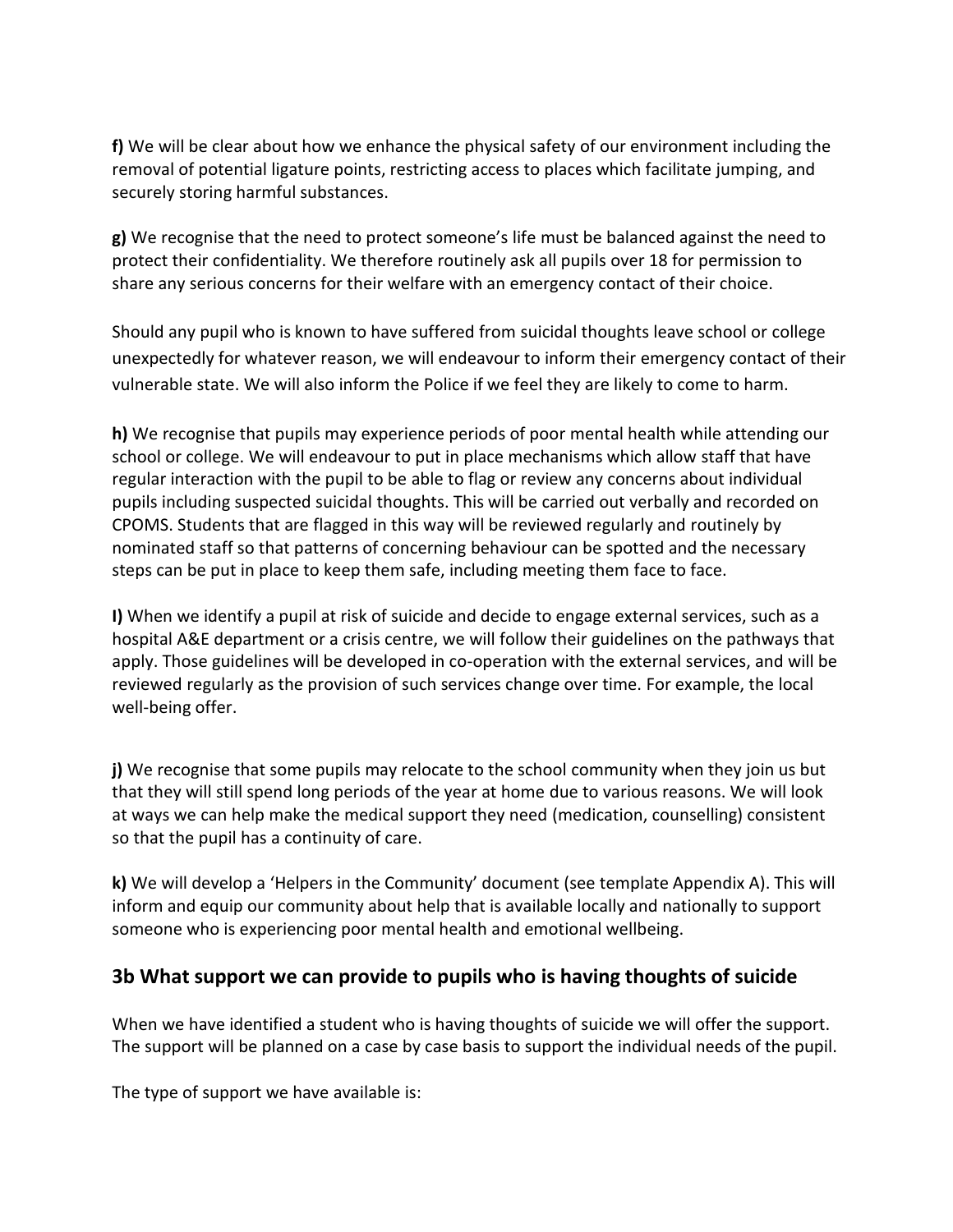- Emergency referral to the ambulance service if we feel the pupil is at risk of harm
- Contacting parents
- Referral to CAMHS
- Referral to the emotional well-being team at Rainford, which is made up of a Banardos counsellor and a counsellor from the ADHD Foundation
- Meeting with a mental health first aider
- Development of a crisis plan
- Review of timetable and curriculum
- Allocated a key worker
- Allocate time in the Everyone Succeeds Centre
- Offer of a multi-agency plan to involve other agencies, such as the youth service
- Referral to statutory services, such as childrens services for additional support
- In an emergency situation where a child leaves site we will involve the Police to help keep the pupil safe
- Review the route of the pupils day and plan to ease triggers
- Offer of CBT therapy from in school counselling (although if CAMHS become involved we will not be able to run this as it may clash with the work of CAMHS)
- Referral to the school nurse for emotional well-being support
- A listening ear for parents to support them through the challenging time
- Encouragement to engage in self-help strategies, such as exercise and extracurricular activities
- Aspirations support
- Mentoring from a school coach
- Support from the vulnerable students team

This is not an exhaustive list, it is a list of examples of support. All support is considered on a case by case basis.

### **4. How we help ensure a sensitive and safe suicide postvention provision**

**a)** Our school or college has a Suicide Postvention Team whose role it is to respond in the event of a suicide. Each member of our Suicide Posttension Team will have a defined responsibility within our plan including leadership, family liaison and any communications with external agencies, including the media.

**b)** We will be clear about how we deal with an inquest after someone has died by suicide in our school or college. We will support the authorities in their work but will be mindful of the distress an inquest causes to the bereaved people. We will also be mindful of the impact supporting an inquest can have on staff.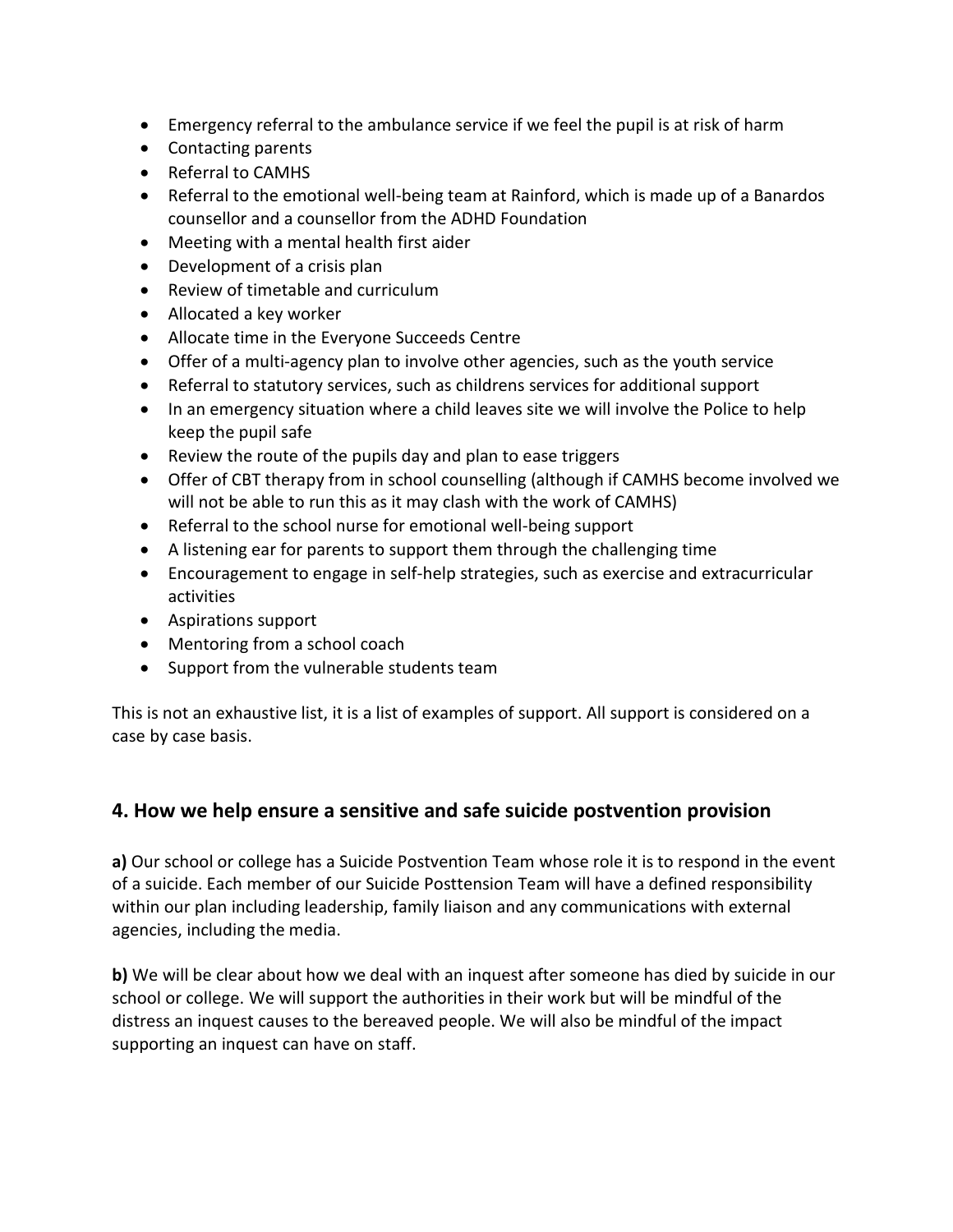**c)** We will record and monitor deaths by suicide and the impact on the community. This will include on-going monitoring of pupil deaths including suicides, suspected suicides and, if possible, selfharm. Monitoring of self-harm might be done through the collection of information from student support services and student health services.

### **We will also consider**

• Recording and monitoring the uptake of bereavement support services by pupils after a suicide

- Surveying pupils regarding how supported they feel
- Assessing the impact of interventions on staff

• Reviewing lessons learned and any suggested changes to procedures and provision of wellbeing services

• Identification of multiple events, such as two suicides in a relatively short period of time (e.g. one term) which may indicate a possible suicide cluster, including investigating possible connections between individuals, their circumstances and their suicidal behaviour. Multiple suspected suicides may not be connected, but their occurrence can nonetheless have consequences. For example, in some vulnerable individuals it may contribute to thoughts of suicide as a way of dealing with problems. Where concerns arise regarding a possible suicide cluster we will immediately communicate with the local authority Public Health Suicide Prevention Lead and collaborate closely with them to development a response plan

### **5. Ongoing support and development of our policy and practice**

**a)** Our Leadership Team will ensure that ongoing reviews take place that processes are updated in line with best practice and that on-going training is undertaken when necessary.

**b)** Where possible we will include or consult with members of our community who have personal experience of suicidal ideation, either their own or as a concerned other, in the design, development and continuous refinement of this policy.

**c)** We will refresh and update our 'Helpers in the Community' document on an annual basis and we will share it across our community as part of our regular suicide awareness raising campaigns.

### **Annex A – HELPERS IN THE COMMUNITY**